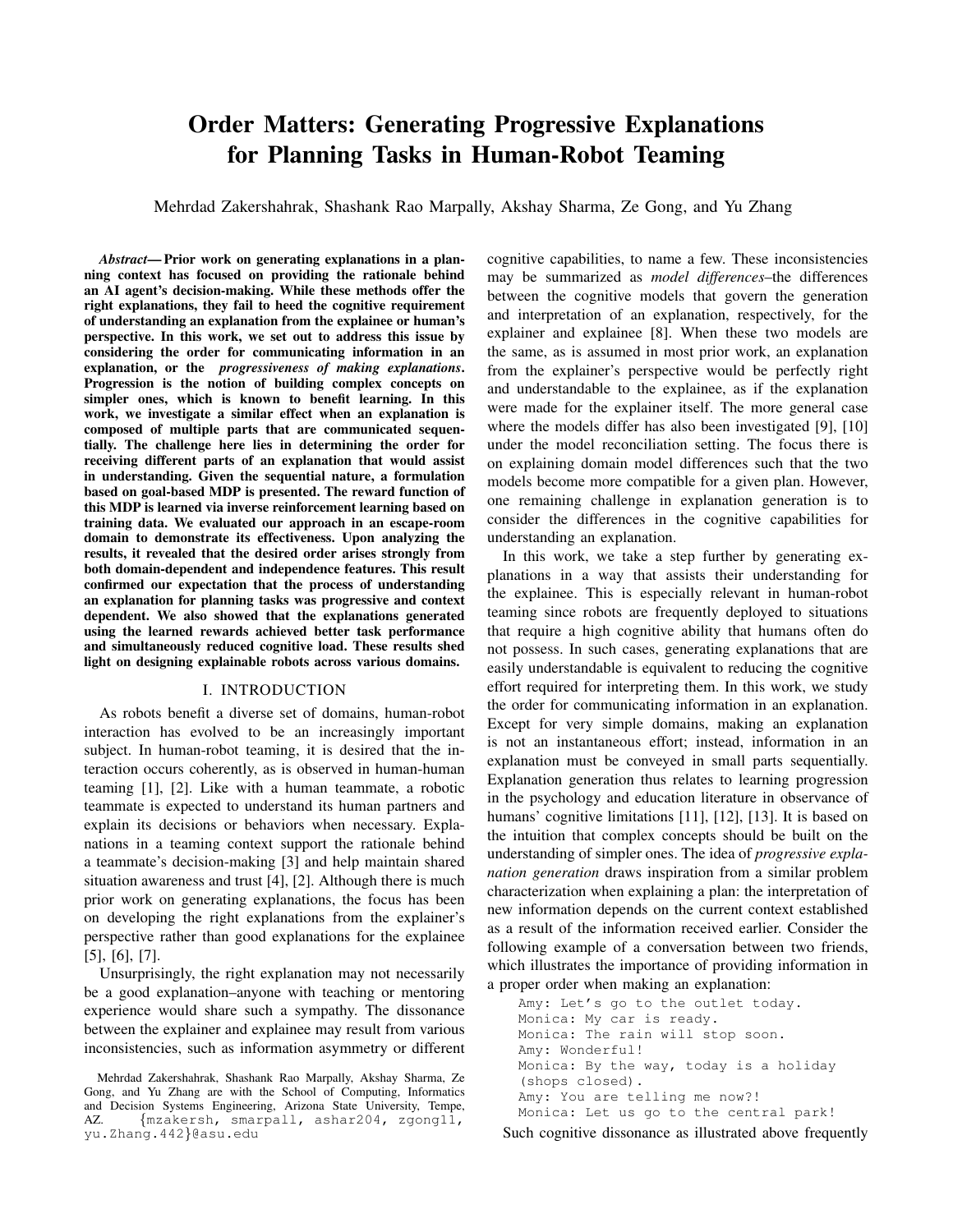occurs in our lives. Our goal in this work to avoid similar situations when a robot is making an explanation. The challenge lies in modeling the *changes of context* that are hypothesized to correlate with the cognitive effort for assimilating new information. With such a model, we can determine the order for communicating information that reduces the cognitive effort. To this end, a general formulation based on goal-based Markov Decision Processes is presented. We propose to learn a quantification of the cognitive effort as the reward function in an inverse reinforcement framework [14],  $[15]$ ,  $[16]$ . To allow generalization, we use both domaindependent and domain-independent features to relate to the rewards associated with the changes of context. Learning is based on explanations supported via human subject studies. We set out to test the following hypotheses:

• H1. Our method can learn to predict humans' preferred order for communicating information.

Our results verified H1, suggesting that interpreting an explanation is a progressive process with changes of context.

• H2. Generating explanations based on the learned reward function reduces the cognitive effort.

Our results verified H2, suggesting that order indeed matters for explanation generation!

• H3: Progressive explanations improve task performance.

A comparison with two baseline methods verified H3.

# **II. RELATED WORK**

Explainable AI [17] is increasingly considered an essential paradigm for designing future intelligent agents, especially as such systems begin to constitute a necessary part of our lives. The critical requirement of explainable agency [18] is to be "explainable" to the human partners. To be explainable, an agent must provide a solution to achieve a goal and make sure that it is perceived as assistive by its human peers. A determinant here is the human's interpretation of the agent's solution. It is critical to take careful steps to avoid situations where the agent's assistance would be interpreted as no more than an interruption, which leads to the loss of situation awareness and trust [19], [20], and contributes to the pitfalls of earlier effort in designing intelligent assistants.

The key challenge to explainable robotics hence is the ability to model the human's cognitive model that is responsible for interpreting the behaviors of other agents [1]. With such a model, there are different ways to make the robot's behavior explainable. One way is to bias the robot's behavior towards its expectations based on the human's cognitive model. Under this framework, a robot can generate legible motions [21] or explicable plans [22], [23]. Essentially, the robot sacrifices optimality to respect the human's expectation-the resulting plan is often more costly. Another way is to provide forewarning of the robot's intention before execution. In [24], such forewarning is realized by providing additional contexts to help explain the robot's decision. The third way, which is the most relevant to ours, is for the robot to explain its decision via explanations [5], [6], [7]. The advantage of explanation generation, compared to generating explainable



Fig. 1: The model reconciliation setting [9]:  $M<sup>R</sup>$  denotes the robot's model and  $M<sup>H</sup>$  denotes the human's model used to generate an expectation of the robot's behavior (i.e.,  $\pi_{M^H}$ ).

plans, is that the robot can keep its plan optimal. However, as mentioned earlier, the focus in explanation generation has thus far been focused on providing the rationale behind the explainer's decision-making while mostly ignoring the explainee. In [9], this gap is addressed by considering explanation generation as a model reconciliation problem, which considers the explainee's model. The goal there is to reconcile (*i.e., reduce*) the differences in domain models so that the robot's plan would be interpretable also in the model of the human (i.e., explainee).

The motivation of progressive explanation generation may be compared to that of minimizing effort in replanning [25]. While progressive explanation generation is about reducing the cognitive effort for interpretation, replanning is about reducing the computational costs [26]. However, both involve the processing of additional information given the current context. Our results suggest that there may be a deeper connection between them.

## **III. MODEL RECONCILIATION**

We base our work on the model reconciliation setting that considers both the models of the explainer and explainee, which is introduced in [9]. As shown in Fig. 1, the human uses  $M<sup>H</sup>$  to generate her expectation of the robot's behavior, while the robot's behavior is being created under the robot's model  $M^R$  that is different from  $M^H$ . Therefore,  $\pi_{M^R}$ , the plan created under  $M^R$ , could be different from  $\pi_{M^H}$ , the plan created under  $M^H$ , given a planning problem. Whenever these two plans differ, the robot's plan must be explained. Both  $M^R$  and  $M^H$  are assumed to be known.

Definition 1 (Model Reconciliation [9]): Given a planning problem specified as an initial and goal state pair  $(I, G)$ , the model reconciliation setting is a tuple  $(\pi_{I,G}^*, \langle M^R, M^H \rangle)$ where  $cost(\pi_{I,G}^*, M^R) = cost_{MR}^*(I, G)$ :  $\pi_{I,G}^*$  is the robot's chosen plan for  $(I, G)$  under  $\overline{M}^R$ .

 $cost(\pi_{I,G}^*, M^R)$  above returns the cost of the robot's chosen plan under the model  $M^R$ ;  $cost^*_{MR}(I, G)$  returns the cost of the optimal plan given the initial state and goal state pair under  $M<sup>R</sup>$ . Therefore, the constraint of  $cost(\pi_{I,G}^*, M^R) = cost_{M^R}^*(I, G)$  requires that the robot always chooses an optimal plan. It is also assumed that the human is rational when interpreting the root's plan. It is not difficult to extend the formulation to noisily rational humans.

In such a setting, when  $\pi_{I,G}^*$  is not optimal in  $M^H$ , the robot must generate an explanation to modify the human's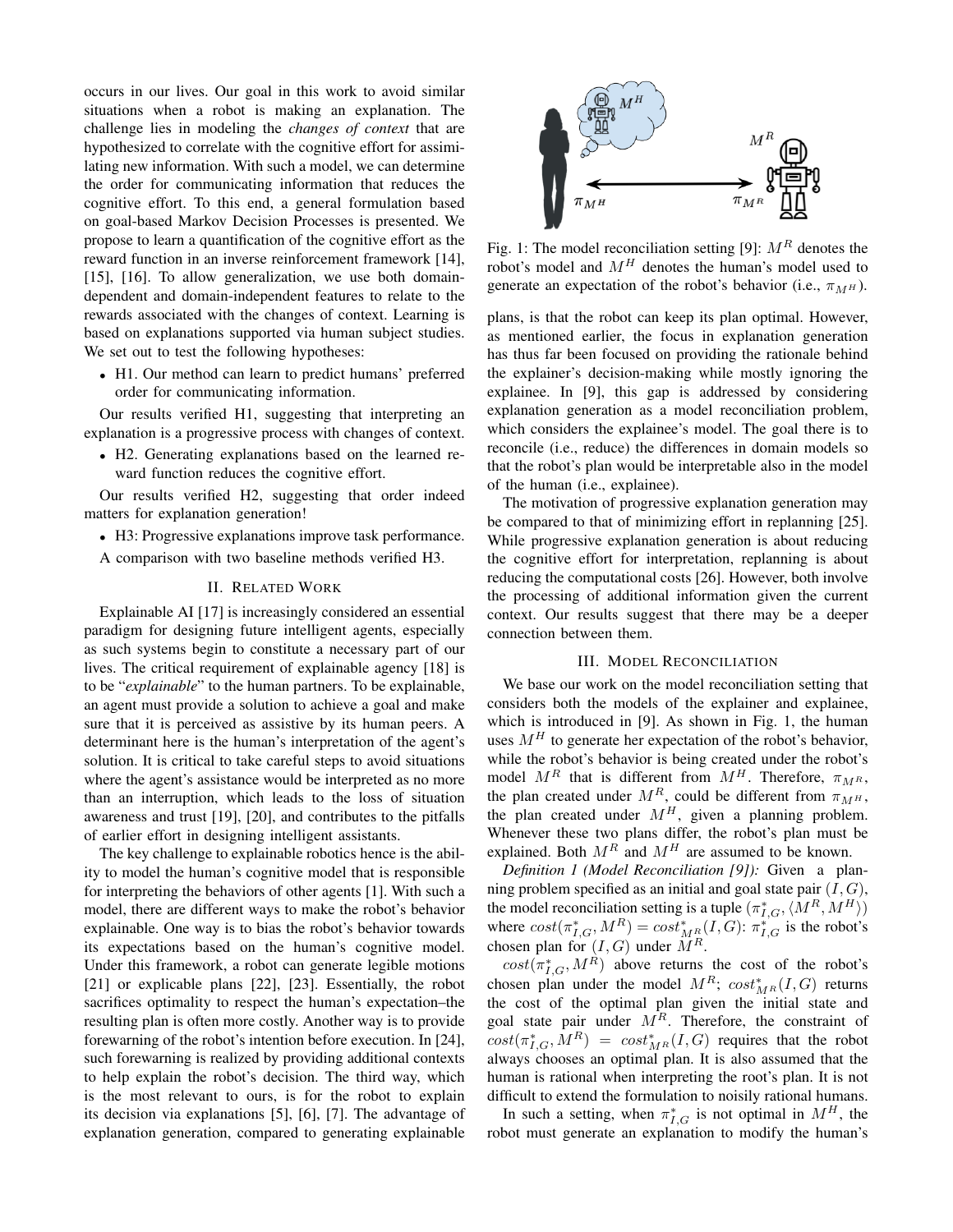model  $M^H$  such that  $\pi_{I,G}^*$  becomes optimal (and hence explainable) in the human's modified model (denoted as  $M<sup>H</sup>$ ). As a result, an explanation in a model reconciliation setting can be considered as requesting changes to the human's model. Note that making explanations can help with debugging  $M<sup>R</sup>$  if the robot's model was incorrect. In this paper, however, we consider only that the human model is missing information (as in [9]) that is present in the truth domain model captured by  $M_R$ .

To specify model changes, a model function  $\Gamma : \mathcal{M} \to 2^F$ was defined in [9] to convert a model to a set of model features, where  $M$  is the model space and  $F$  the feature space. In this way, one model can be updated to another model with editing functions that change one feature at a time. The set of missing features in  $M_2$  with respect to  $M_1$  is denoted as  $\Delta(M_1, M_2) = \Gamma(M_1) \setminus \Gamma(M_2)$  and the distance between the two models is the size of  $\Delta(M_1, M_2)$ , denoted as  $\delta(M_1, M_2)$ . In this work, we assume that the models are specified as PDDL domain models [27], which are extensions of STRIPS models [28]. A domain model  $D = (P, A)$  comprises a set of predicates, P, and a set of actions, A. A state  $s \subseteq P$  is a subset of predicates that are true. Each action  $a \in A$  can change a state by adding or deleting predicates. An action is represented as a tuple  $a = (pre(a), eff<sup>+</sup>(a), eff<sup>-</sup>(a), c<sub>a</sub>)$ , where  $pre(a)$  denotes the preconditions of the action, and  $eff^+(a)$  and  $eff^-(a)$ are add and delete effects, respectively.  $c_a$  is the cost of the action. For instance, an example of domain model and problem for Amy in our motivating scenario would be:

## Initial state: not-holiday Goal state: happy Actions: OUTLET-SHOPPING pre: not-holiday (car-ready is-sunny)  $eff^{\dagger}$ : happy VISIT-PARK pre: (car-ready is-sunny)  $eff<sup>+</sup>: happy$

For simplicity, we use only predicates without arguments above. Predicates in the parentheses are preconditions that are nice to have but not required. The goal is to achieve the effect of happy. In this example, the domain model, denoted as  $M_{\text{Amy}}$ , will be converted by the model function  $\Gamma$  to:

```
\Gamma(M \text{,} \text{Any}) = \{OS-has-precondition-not-holiday,
    OS-has-precondition-car-ready-optional,
    OS-has-precondition-is-sunny-optional,
    OS-has-add-effect-happy, ...
```
where  $OS$  is short for the action OUTLET-SHOPPING above. The function turns a model into a set of features that fully specifies the model. As a result, we can now specify changes to a model by specifying changes to its feature set.

Definition 2 (Explanation Generation [9]): The explanation generation problem in a model reconciliation setting  $(\pi_{I,G}^*, \langle M^R, M^H \rangle)$  is the problem to search for an explanation as a subset of  $\Delta(M_R, M_H)$  such that: 1)  $\Gamma(\widehat{M}^{\widehat{H}}) \setminus \Gamma(M^H) \subseteq \Gamma(M^R)$ , and

2)  $cost(\pi_{I,G}^*, \widehat{M^H}) - cost_{\widehat{M^H}}^*(I, G) < cost(\pi_{I,G}^*, M^H) cost^*_{MH}(I, G)$ .

where  $\overline{M}{}^{\overline{H}}$  denotes the human's model after the changes. The first condition requires the changes to the human's model to be consistent with the robot's model. The second condition states that the robot's chosen plan must be closer (in terms of cost) to the optimal plan after the model changes than before–an explanation should be moving the robot's chosen plan closer to the optimal plan under the human's model.

Definition 3 (Complete Explanation): A complete explanation [9] is an explanation that additionally satisfies  $cost(\pi_{I,G}^*, \widehat{M^H}) = cost_{\widehat{M^H}}^*(I,G).$ 

A complete explanation requires the changes to make the robot's chosen plan optimal in the updated human model.

# IV. PROGRESSIVE EXPLANATION GENERATION

We can now formulate the problem of progressive explanation generation. Recall that the problem here is to search for an order for communicating information in an explanation that reduces the cognitive effort of interpretation. Since an explanation in the model reconciliation setting is a set of feature changes, we associate an interpretation cost with each unit feature change. The cognitive effort required for interpreting an explanation hence becomes the cumulative cost at each step. Hence, we model the interpretation cost for each change with a *model distance metric*, denoted as  $\rho(M_i, M_{i+1})$  for the *i*th feature change, where  $M_i$  is the model before the *i*-th feature change and  $M_{i+1}$  is the model after that change. Thereby, progressive explanation generation can be defined as an optimization problem:

Definition 4 (Progressive Explanation Generation (PEG)): A progressive explanation is a complete explanation with an ordered set of unit feature changes that minimize the sum of the model distance metric:  $\arg\min_{\Delta(\widehat{M^H},M^H)}\sum_{f_i\in\langle\Delta(\widehat{M^H},M^H)\rangle}\rho_i,$ where  $\rho_i$ *is* short for  $\rho(M_i, M_{i+1}), i$  is the index of unit feature changes, and  $f_i$  denotes the *i*-th unit feature change.

The angle brackets above denote an ordered set. The challenge remains is the computation of the model distance metric. This metric depends on the context when an unit feature change is made (i.e., communicated to the human) and cannot be directly computed. We use a learning approach.

## A. Learning the Model Distance Metric

To learn the model distance metric for PEG, we formulate the problem as an inverse reinforcement learning (IRL)  $[14]$ ,  $[15]$ ,  $[16]$  framework, where we assume the task of generating explanations can be expressed as a goal-based Markov Decision Processes (MDP). A goal-based MDP is defined by a 6-element tuple  $(S, A, T, R, \gamma, G)$ , where S is the state space and  $A$  is the action space. The domain dynamics is represented as the transition function  $T$  that determines the probability of transitioning into state  $s'$  when taking an action a in state s (i.e.,  $P(s'|s, a)$ ). R is the reward function, and the goal of the agent is to maximize the expected cumulative reward.  $\gamma$  is the discount factor that encodes the agent's preference of short-term rewards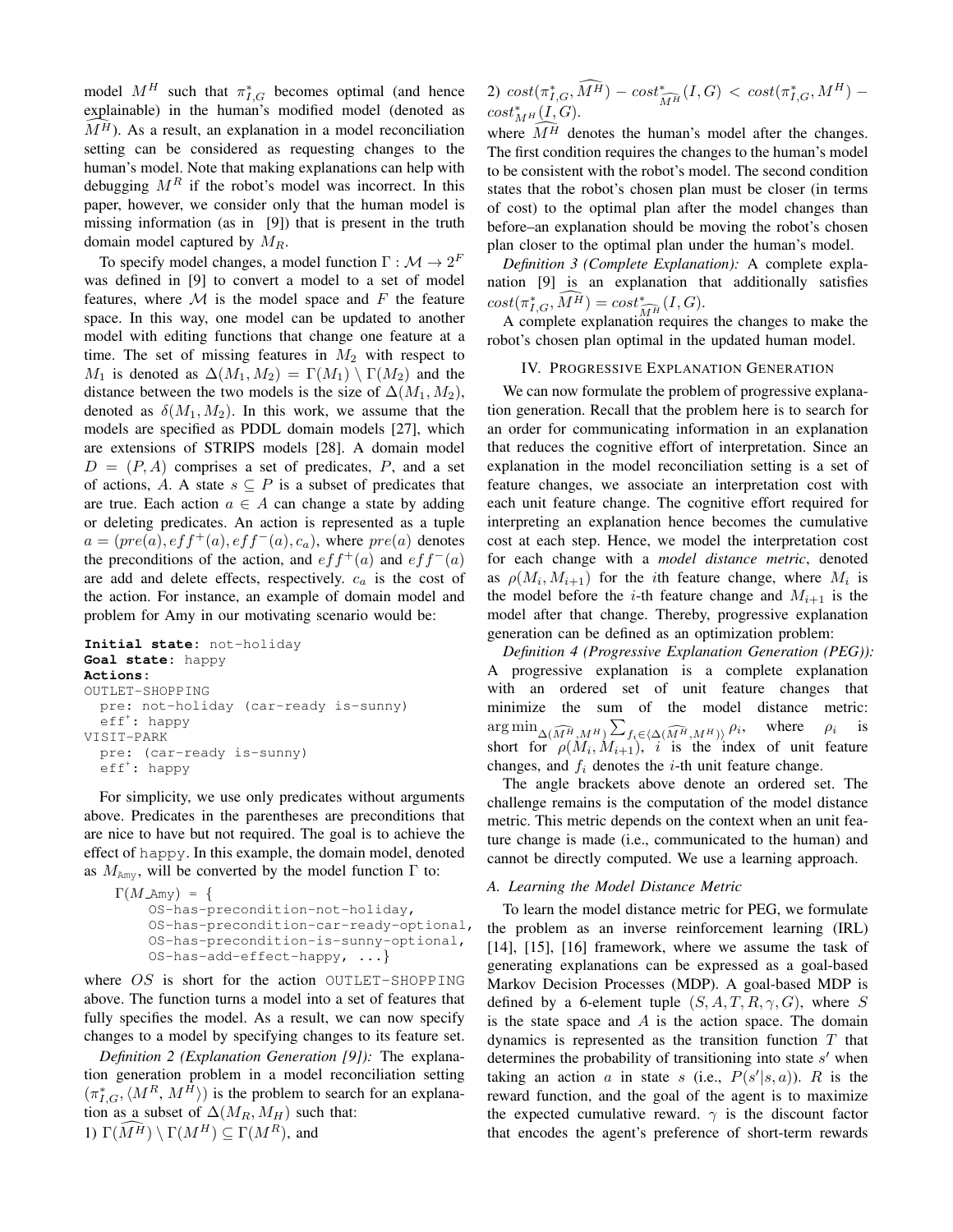

Fig. 2: Illustration of the MDP that underlies PEG. At each time step, the human's model  $M_i$  serves as the state.

over long-term rewards.  $G$  is a set of goal states where for each  $g \in G$ ,  $T(g, a, g) = 1, \forall a \in A$ . We chose goalbased MDPs since explanation generation in a given domain could have different explanation goals depending on the planning problem  $(I, G)$  in the model reconciliation scenario considered: the feature set to be included in the explanation and communicated may differ from scenario from scenario.

Fig. 2 demonstrates the MDP that underlies PEG. In our work, the state space  $S$  is the set of all possible human models, and the action space  $A$  is the set of all possible unit feature changes. The transition function  $T$  captures the probability that the human model would be updated to  $M'$ when the human model is  $M$  and the robot explains  $f$  to her (i.e.,  $P(M'|M, f)$ ). The model distance metric  $\rho$  serves as the reward function, which depends on both the current and next human models.

## **B.** Applying IRL

Following prior work on IRL [14], [15], [16] and to allow generalization, we model the distance metric as a linear combination of a set of weighted features:

$$
\rho(M, M') = \sum_{i} \theta_i \cdot \psi_i(M, M') = \Theta^T \Psi(M, M')
$$

where  $\Psi = {\psi_1, \psi_2, \dots, \psi_k}$  is the set of features with respect to the state pair  $(M, M')$ .  $\Theta = {\theta_1, \theta_2, \dots, \theta_k}$  is the set of weights for the features.

Given a set of traces as a set of explanations (each is a sequence of unit features changes under different model reconciliation scenarios) obtained from human subjects, our goal is to learn the model distance metric  $\rho$ , which in turn requires us to learn the weights  $\Theta$  given a set of features. Since noise is expected in the traces, we learn the weights by maximizing the likelihood of the traces using MaxEnt-IRL  $[16]$  as follows:

$$
\Theta^* = \arg \max_{\Theta} \mathcal{L}(D) = \arg \max_{\Theta} \frac{1}{|D|} \log P(D|\Theta)
$$

$$
= \arg \max_{\Theta} \frac{1}{|D|} \sum_{G \in \mathcal{G}} \sum_{\widehat{\zeta_G} \in D_G} \log P(\widehat{\zeta_G}|\Theta)
$$
(1)

where D is the training data set, and  $G$  the collection of different scenarios. To simplify the discussion, we keep the initial state  $I$  fixed, and thus the different scenarios can be indexed by the goal state G. Hence,  $\zeta_G = (M_0, f_1, M_1,$  $\ldots$ ,  $f_n, M_n$ ) is an explanation for the scenario  $(I, G)$  with a sequence of feature changes provided by human subjects from the set  $D_G$ . It consists of the initial human model (i.e.,

 $M_0 = M^H$ ), unit feature change and the updated model at each time step. To mitigate the ambiguity that the distribution of the traces may introduce preference for some traces over others, the principle of maximum entropy [16] is employed for the distribution over all the possible traces for a specific goal  $G$ :

$$
P(\zeta_G|\Theta) = \frac{e^{\rho(\zeta_G)}}{\sum_{\zeta_G} e^{\rho(\zeta_G)}}\tag{2}
$$

where

$$
\rho(\zeta_G) = \Theta^T \Psi(\zeta_G) = \sum_{(M,M') \in \zeta_G} \Theta^T \Psi(M,M')
$$

Take Equation 2 into Equation 1, the optimization becomes:

$$
\Theta^* = \arg \max_{\Theta} \frac{1}{|D|} \sum_{G \in \mathcal{G}} \sum_{\widehat{\zeta_G} \in D_G} \left( \Theta^T \Psi(\widehat{\zeta_G}) - \log \sum_{\zeta_G} e^{\Theta^T \Psi(\zeta_G)} \right)
$$
\n(3)

Note that  $\zeta_G \in D_G$  in the first term above represents a trace in the training set while  $\zeta_G$  in the second term refers to any possible trace of the domain. Since Equation 3 is convex, we apply a gradient-based method to learn  $\Theta$  and divide the traces into transitions as in  $[16]$ :

$$
\nabla_{\Theta} \mathcal{L} = \frac{1}{|D|} \sum_{G \in \mathcal{G}} \Big( \sum_{(M,M') \in D_G} \Psi(M, M') - \sum_{(M,M') \in D_G} P(M, M' | \Theta) \Psi(M, M') \Big)
$$

Different from the traditional applications of MaxEnt-IRL [16], the model distance metric in our work depends on both the current and next human model. As a result,  $P(M, M'|\Theta)$  above represents the model pair occurrence frequency (MPOF) for a pair  $(M, M')$ , which can be computed using dynamic programming. If we denote the probability of occurrence of  $(M, M')$  at time t as  $\mu_t(M, M')$ , we then have  $P(M, M'|\Theta) = \sum_t \mu_t(M, M')$ . The updating rules for  $\mu_t$ is as follows:

$$
\mu_0(M, M') = P\left((M_0, M_1) = (M, M')\right)
$$
  

$$
\mu_{t+1}(M, M') = \sum_f \sum_{M''} \mu_t(M'', M) P(f|M) P(M'|M, f)
$$

The values for  $\mu_0$  are initialized to the probability of the state pair  $(M, M')$  being the first pair of a trace. The probability of the occurrence of  $(M, M')$  at a certain time step then is calculated based on the occurrence frequency of the previous state pair, which has  $M$  as the second entry in the pair, any unit feature change  $f$  that the robot would explain to the human while in state  $M$  (i.e., according to a stochastic policy), and the probability that the human model would end up in  $M'$  when explaining  $f$  in state  $M$  according to the transition function.

The stochastic policy  $P(f|M)$  specifies the probability of explaining  $f$  when the human model is  $M$ , which is computed as  $P(f|M) = \frac{P(M, f)}{P(M)}$ . Similarly, they can be calculated using dynamic programming as in [16].  $\mu_t(M, M')$ can then be approximated using sampled traces generated by the stochastic policy and transition function in each iteration. After learning the parameters for the model distance metric,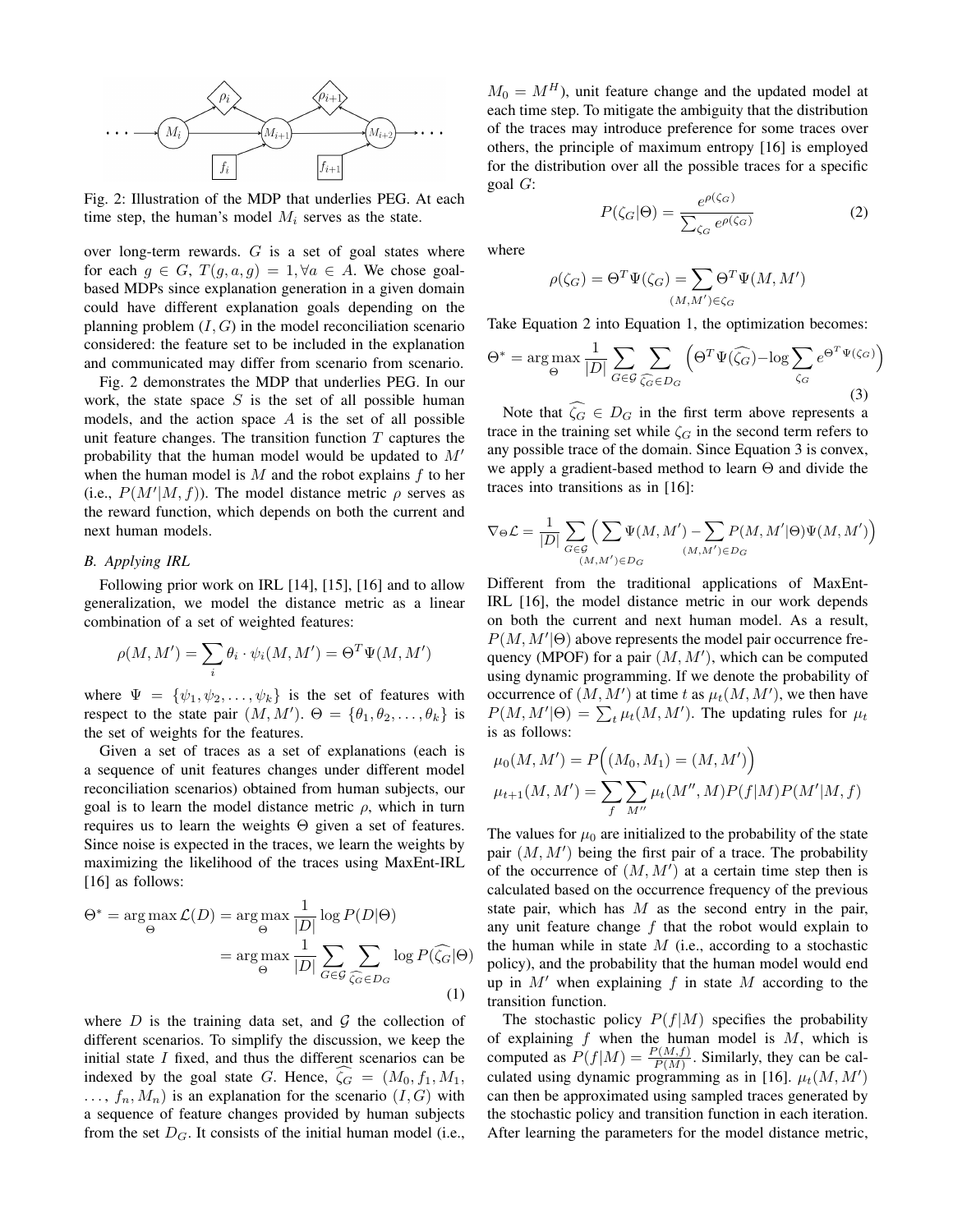we utilize a uniform cost search for a given goal  $G$  to retrieve the best sequence of  $f_i$  from the initial state by maximizing the accumulative reward:

$$
\zeta_G^* = \underset{\zeta_G}{\arg \max} \sum_{(M,M') \in \zeta_G} \Theta^T \Psi(M,M') \tag{4}
$$

#### C. Features Selection

We consider both domain dependent and independent features for learning the model distance metric. Features that best inform the cognitive effort for interpreting new information should be selected. In explanation generation, these features are specified for each transition, which is associated with the change of context as a result of unit feature changes. Hence, each distinct unit feature change is naturally a domain dependent feature. However, we found them to play a less prominent role compared to more informative ones used in our evaluation.

Domain independent features are more difficult to select. Given our focus on planning tasks, we anticipate that the change of context is tied to the change of plan as new information is received. The cognitive effort required in such cases reflects the difficulty of discovering a new plan based on the current plan. Hence, we use various plan distances as domain independent features, which capture how any two plans differ. In particular, we consider three plan distance metrics:  $(1)$  action distance [25],  $(2)$  cost distance, and  $(3)$ Levenshtein distance [29] (i.e., minimum editing distance). These distances are discussed more formally below. First, we are given the model reconciliation scenario as a planning problem specified by  $(I, G)$ . For any model  $M_i$ , we denote the optimal plan for  $(I, G)$  as  $\pi_i$ . To simplify the discussion, we assume there is a single optimal plan only.

Action Distance: The action distance feature represents the distance between two plans  $\pi_i$  and  $\pi_j$  obtained under the models  $M_i$  and  $M_j$ , respectively, or written as <br>  $d_{action}(\pi_i, \pi_j) = \frac{\sum_{k=1}^{n} |N_i(a_k) - N_j(a_k)|}{max(len(\pi_i) \ len(\pi_i))}$  where *n* is the  $u_{action}(\pi_i, \pi_j) = \frac{max(len(\pi_i), len(\pi_j)))}{max(len(\pi_i), len(\pi_j))}$  where *n* is the number of distinct actions in  $\pi_i$  and  $\pi_j$  considered together,  $N_i(a_k)$  is the number of occurrences of action  $a_k$  in plan  $\pi_i$ , and  $len(\pi_i)$  is the length of plan  $\pi_i$ .

Cost Distance: The cost distance is the difference between the cost of plans  $\pi_i$  and  $\pi_j$  obtained under  $M_i$  and  $M_j$ , respectively:  $d_{cost}(\pi_i, \pi_j) = |cost^*_{M_i}(I, G) - cost^*_{M_i}(I, G)|$ .

Levenshtein Distance: The Levenshtein distance [29] is the minimum editing distance between plans  $\pi_i$  and  $\pi_j$ , defined recursively as follows:

$$
d_{lav}(m, n) = \begin{cases} \max(m, n) & \text{if } \min(m, n) = 0\\ \min\begin{cases} d_{lav}(m - 1, n) + 1\\ d_{lav}(m, n - 1) + 1 & \text{otherwise.}\\ d_{lav}(m - 1, n - 1) + \mathbf{1}_{\pi_i[m] \neq \pi_j[n]} \end{cases} \end{cases}
$$

where  $d_{lav}(m, n)$  is the Levenshtein distance between the first m actions in  $\pi_i$  and first n actions in  $\pi_j$ .  $\mathbf{1}_{\pi_i[m]\neq \pi_j[n]}$ returns 0 when  $\pi_i[m] = \pi_j[n]$  and 1 otherwise.

## V. EVALUATION

We evaluated our approach by conducting human subject studies using Amazon Mechanical Turk (MTurk) in a synthetic domain called escape-room. This domain is designed to expose the subjects to moderately complex planning tasks that require a non-trivial amount of cognitive effort in a short amount of time. To improve the responses' quality, we set the criteria that the worker's HIT acceptance rate must be greater than 99% and has been granted MTurk Masters.



Fig. 3: Illustration of the escape-room domain.

#### A. Escape Room

The task is situated in a damaged nuclear plant represented as a maze-like environment in Fig. 3. The goal of the internal agent is to navigate from the starting location  $S$ to the goal location  $G$  to escape as fast as possible without going through dangerous locations. The set of actions in this domain includes going to each of the gateway cells (i.e., marked by an English letter on the top right) from  $S$ , and then to  $G$ . Some of the locations with a question mark (see Fig. 3) may be affected by the disaster and become dangerous. There is also an external agent who knows the locations that are affected and can communicate with the internal agent who does not have this information initially. The external agent can only convey one piece of information at a time (e.g.,  $D$  is a danger zone). The states of the 7 locations with a question mark correspond to 7 contingencies (modeled as unit feature changes) that can affect the internal agent's plan. For domain dependent features, we chose 4 features related to the maximum (and minimum) relative  $x$  and  $y$ positions of the contingency being explained with respect to the contingencies that have already been explained. We refer to these features as  $x_{min}$ ,  $x_{max}$ ,  $y_{max}$ , and  $y_{min}$ .

1) Experimental Design: We designed 8 different scenarios for the escape-room domain. We used 5 scenarios for training and 3 for testing. Each scenario involves a different set of contingencies, and we ensure that there are contingencies in the testing scenarios that did not appear in the training scenarios. During training, the participants were at first introduced to the domain and informed that they must act as the external agent to communicate the contingencies to the internal agent. They were explained that the internal agent was desperate to escape to give them a sense of urgency and incentivize them to elucidate the situation. We also asked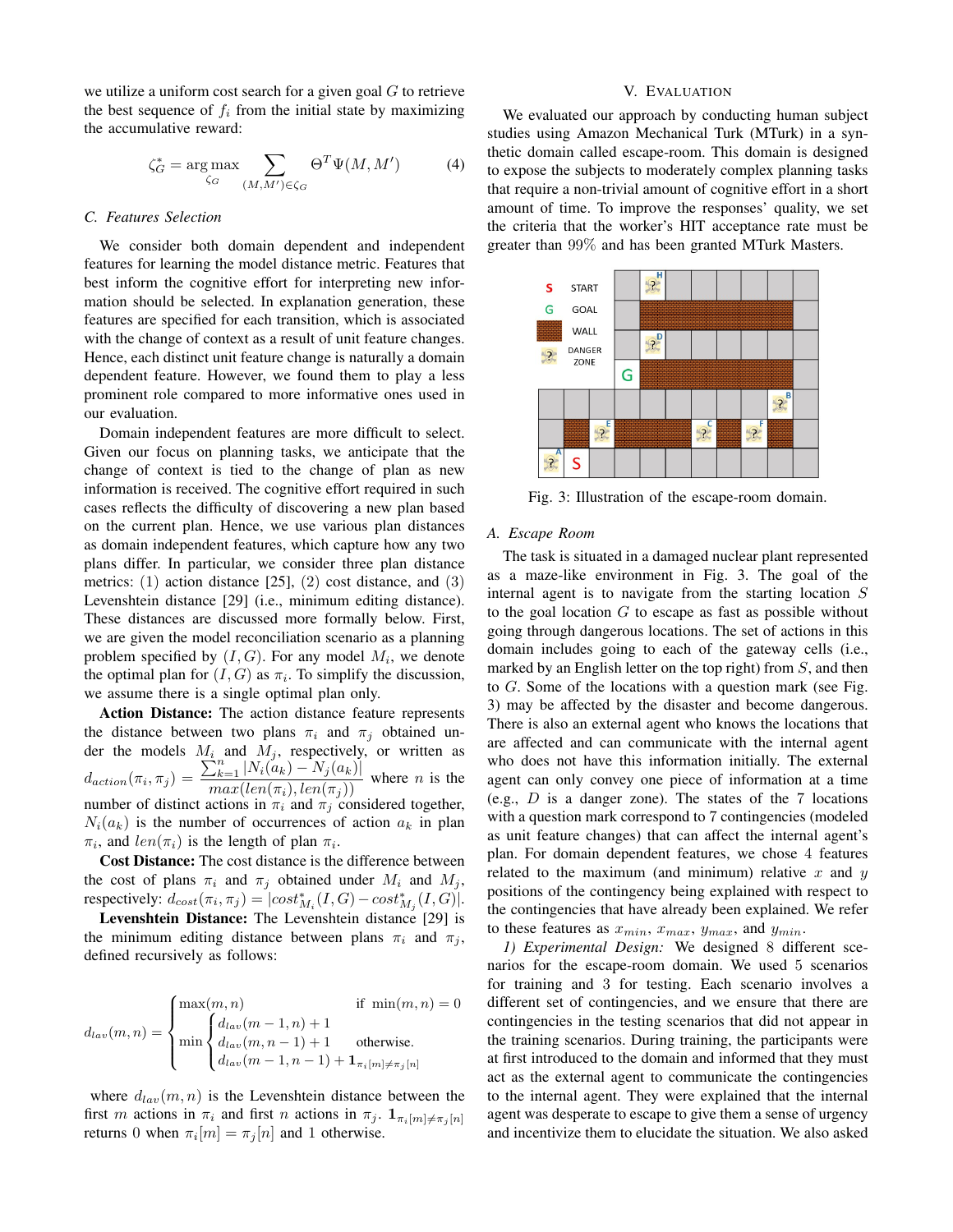

Fig. 4: NASA TLX results for testing scenarios

the participants at the beginning about what path the internal person would take, assuming all the locations marked were safe. We used the answer to sift the data.

For testing, new participants were invited to play the role of the internal agent now with automated explanations generated by different algorithms. We compared the participants' performance with our progressive explanation generation method and two baselines, which included one with random order, and one that used only domain dependent features to determine the order using our approach. The participants were asked to complete the task within 4 minutes. Responses that failed the sanity check question or ran over time were not used. After the task, the participants were provided the NASA Task Load standard questionnaire (TLX) [30].

2) Results & Analysis: We created the surveys using Qualtrics. In the training phase, we recruited 35 participants on MTurk, out of which 21 responses were used. For testing, we recruited 163 participants, out of which 87 responses were used. 58 of our participants were male, and 29 were female. The average age of our subjects was 38.17 with a standard deviation of 11.13.

Table I shows the normalized weights  $\Theta$  for each feature after IRL as explained in Sec. IV-B. Interestingly, the action distance and Levenshtein distance maintained the highest weights. This result aligned with our expectation that the interpretation of an explanation was a progressive process and context dependent. On the other hand, the weight for the cost distance was the lowest, which revealed that cost played a less important role in determining the cognitive effort.

| <b>Feature Category</b> | <b>Feature Name</b>    | Weights    |
|-------------------------|------------------------|------------|
| Domain independent      | <b>Action Distance</b> | 0.44       |
|                         | Cost Distance          | 0.04       |
|                         | Levenshtein Distance   | 0.46       |
| Domain dependent        | $x_{min}, y_{min}$     | 0.38, 0.41 |
|                         | $x_{max}, y_{max}$     | 0.35, 0.39 |

TABLE I: Normalized feature weights

The subjective results for testing scenarios are presented in Fig. 4. We can see that our method (PEG) performed better than the baselines in all NASA TLX metrics. A statistically significant difference was observed between PEG and other methods for the (equally) weighted sum of TLX



Fig. 5: Changes of action distance per each unit change

|            |        |          |          |        |             | Weighted Sum |
|------------|--------|----------|----------|--------|-------------|--------------|
|            | Mental | Temporal | Perform. | Effort | Frustration | (excluding)  |
|            | Demand | Demand   |          |        |             | Perf.)       |
| Random     | 63.10  | 61.96    | 89.06    | 59.04  | 33.96       | 52.47        |
| <b>PEG</b> | 56.19  | 55.37    | 90.74    | 54.11  | 25.89       | 41.93        |
| Manhattan  | 57.43  | 69.93    | 85.00    | 66.86  | 43.93       | 58.35        |

TABLE II: Subjective results for each NASA TLX category

metrics, as shown in Table II. It is clear that our method can generate more user-friendly explanations (H1) that reduce the cognitive effort (H2). Objective metrics further confirmed that our method improved task performance. In particular, the percentage in which the participants came up with the correct plan that was safe for the respective methods: :  $85.4\%$ in random, 96.3% in PEG, and 66.7% in Manhattan (H3).

Fig. 5 shows the action distance between the current plan to the final plan per each unit feature change in one of the testing scenarios. An interesting observation is that the curve of PEG seemed smoother, i.e., it appeared to prefer context changes in one direction (see our motivating scenario for an example where the context changes in different directions). This intuitively makes sense since context change in different directions only increases the extent of changes needed later.

## VI. CONCLUSIONS

In this paper, we studied the problem of PEG. We took a step further from the prior work by considering not only the right explanation for the explainee, but also the underlying cognitive effort required for understanding the explanation. To learn the order for communicating information that assists understanding, we adopted a goal-based MDP and applied IRL to learn the reward function based on traces, which is then used to generate explanations. We showed that order for communicating information indeed mattered! First, we noted strong weights for domain independent features, suggesting that the cognitive effort for interpreting an explanation was tightly coupled with the context changes as new information was received progressively. Finally, we showed that PEG did improve task performance and reduce cognitive load.

#### ACKNOWLEDGEMENT

We thank the anonymous reviewers for their helpful comments. This research is supported in part by the NSF grant IIS-1844524, the NASA grant NNX17AD06G, and the AFOSR grant FA9550-18-1-0067.